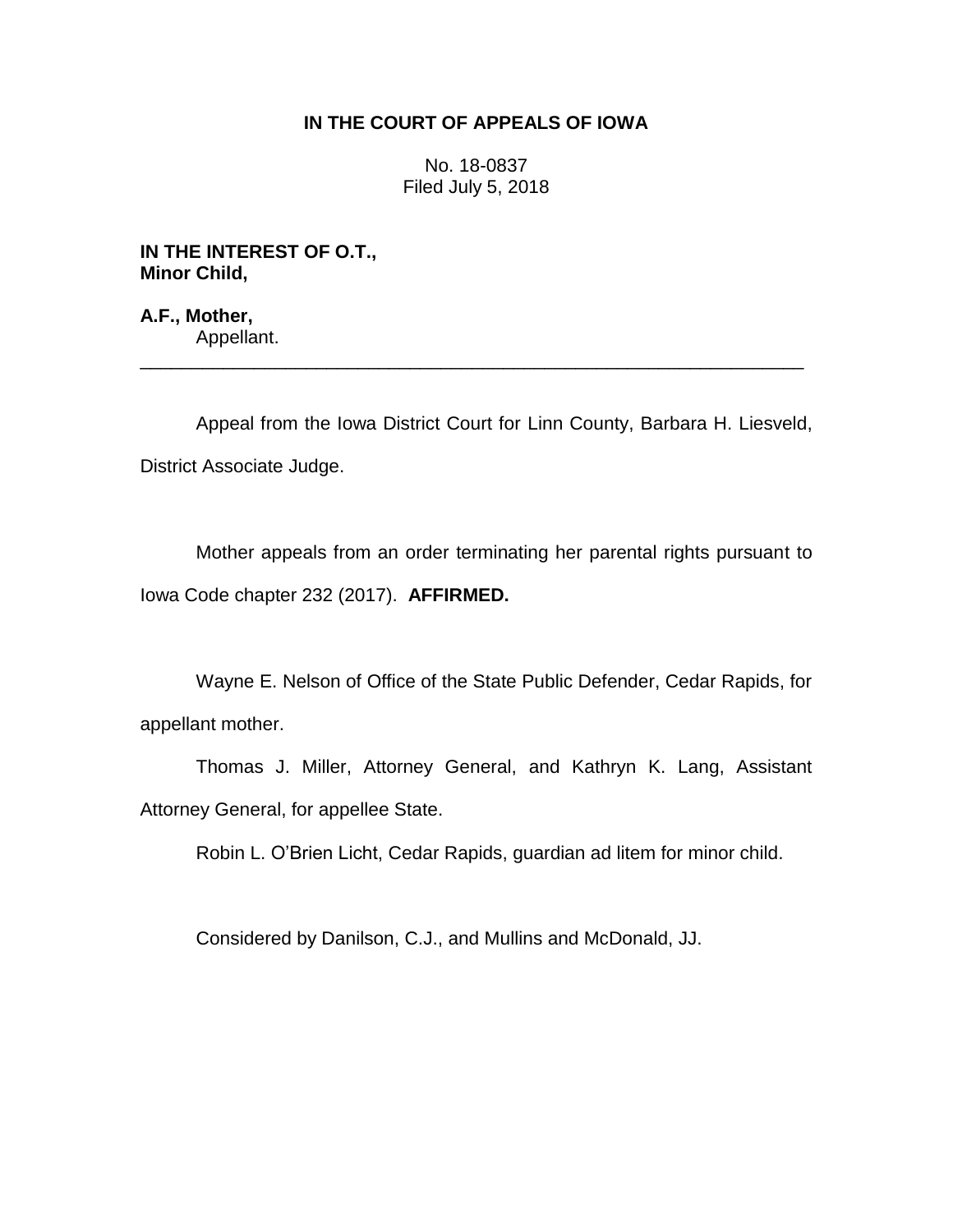## **MCDONALD, Judge.**

Angel appeals from an order terminating her parental rights in her child O.T. (born 2016) pursuant to Iowa Code section 232.116(1)(h) (2017). O.T.'s biological father does not appeal from the termination of his parental rights. On appeal, Angel contends the Iowa Department of Human Services (IDHS) failed to make reasonable efforts towards reunification and argues termination is not in the best interest of her child.

This court reviews termination proceedings de novo. *See In re A.M.*, 843 N.W.2d 100, 110 (Iowa 2014). The statutory framework authorizing the termination of a parent-child relationship is well established and need not be repeated herein. *See In re A.S.*, 906 N.W.2d 467, 472–73 (Iowa 2018) (setting forth the statutory framework).

This family came to the attention of IDHS in January 2017 when then threemonth-old O.T. was hospitalized twice due to concerns regarding her significant weight loss while in Angel's care. The child has special medical needs, but there was no medical explanation for her failure to thrive. IDHS offered the family extensive voluntary services. Despite the provision of services, Angel failed to follow the medically-recommended feeding plan, missed a number of the child's medical appointments, remained unemployed, and lacked stable housing. O.T. was removed from the parents' care in May 2017.

Angel has been largely non-compliant with services throughout the life of this case. She has a long history of mental-health concerns, but she refused to obtain a mental-health evaluation until September 2017. She was diagnosed with anxiety disorder, PTSD, ADHD, and insomnia. Her previous diagnoses included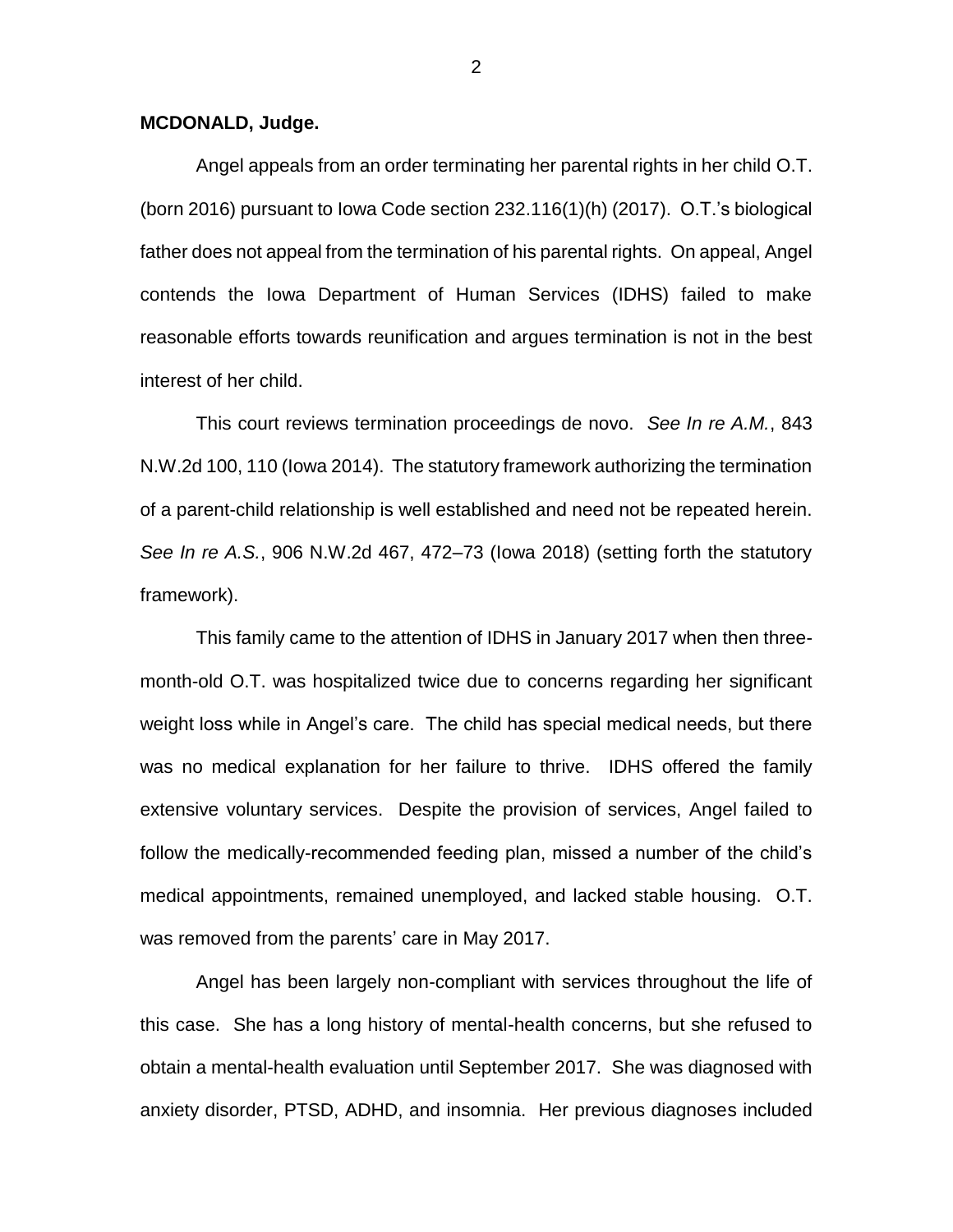OCD and depressive disorder. The mental-health evaluation recommended individual therapy, but Angel failed to attend. She failed to consistently take her medications until shortly before the termination hearing. Angel has a significant history of drug and alcohol abuse; she began smoking marijuana at age twelve. Since that time, Angel has completed substance-abuse treatment on multiple occasions but always relapsed. During the pendency of this case, she missed a significant number of drug screens despite repeated reminders. She was not able to obtain stable housing and was frequently homeless, bouncing between friends and family members. While she did find some employment during the case, she never held any position for any material length of time. She refused parenting classes and required two referrals for a parenting partner, who she met on only one occasion. Her attendance at O.T.'s medical appointments was sporadic. She was inconsistent with visitation, missing all her visits in November 2017, one in December 2017, five in January 2018, and two in February 2018. At the time of the termination hearing on March 2, 2018, Angel had shown about three weeks of improvement. She was "looking into therapy," attempting to save for an apartment, starting a new job, working with providers, and visiting her child. However, her caseworkers were skeptical given her "history of not following-through" and believed the changes she made were in preparation for the hearing and not "real changes." Ultimately, the juvenile court terminated Angel's parental rights in O.T. in April 2018.

We first address Angel's reasonable efforts argument. As part of its burden of proving the child could not be returned to Angel's care at the time of the termination hearing, the State must prove it made reasonable efforts to return the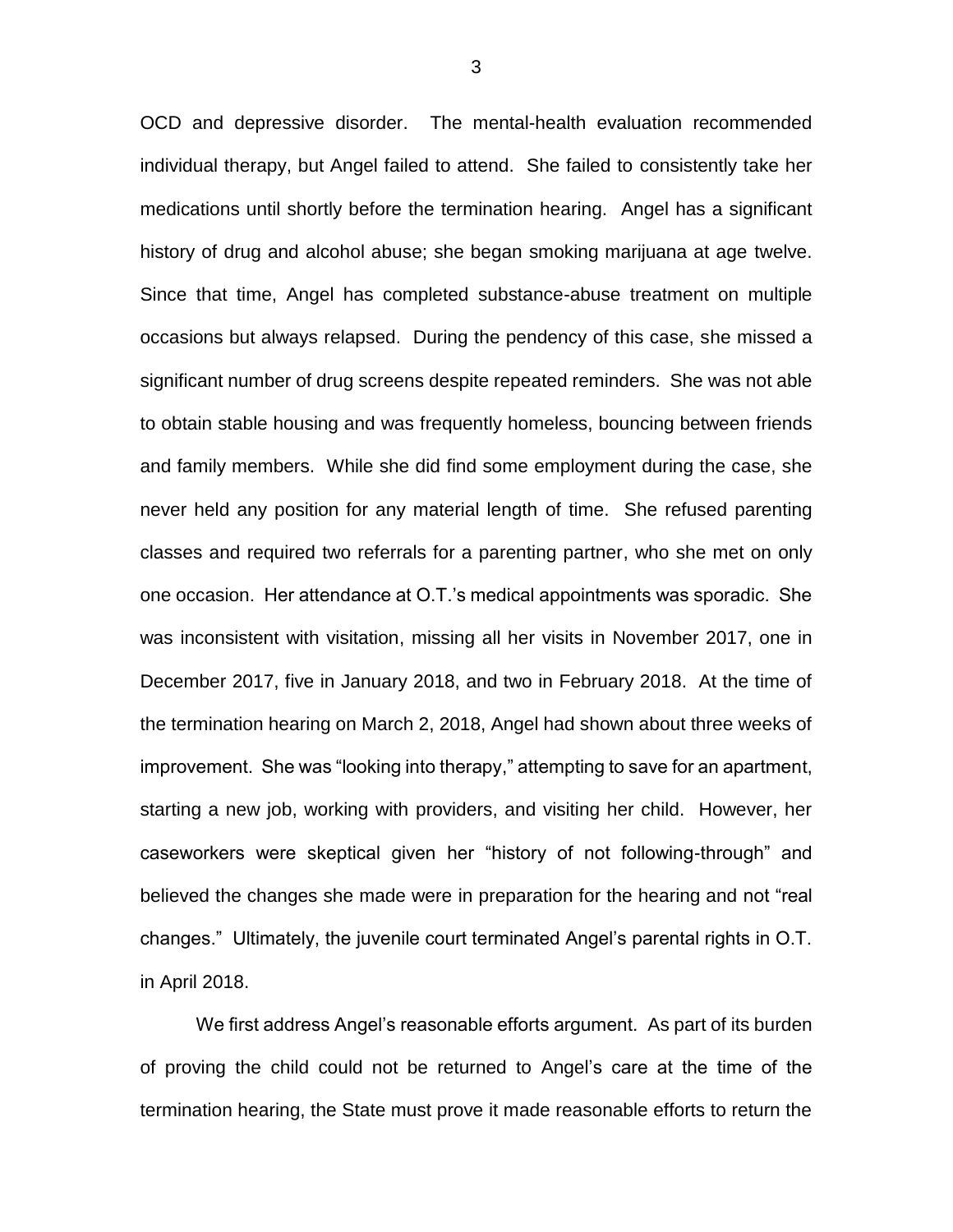child to the care of the parent. *See* Iowa Code § 232.102(9) (providing the department of human services must make "every reasonable effort to return the child to the child's home as quickly as possible consistent with the best interests of the child"). Reasonable efforts "facilitate reunification while protecting the child from the harm responsible for the removal." *In re J.W.*, No. 17-1937, 2018 WL 1099179, at \*2 (Iowa Ct. App. Feb. 21, 2018) (quoting *In re M.B.*, 553 N.W.2d 343, 345 (Iowa Ct. App. 1996)). "[W]hat constitutes reasonable services varies based upon the requirements of each individual case." *In re C.H.*, 652 N.W.2d 144, 147 (Iowa 2002) (citing *In re H.L.B.R.*, 567 N.W.2d 675, 679 (Iowa Ct. App. 1997)).

Angel argues IDHS did not make reasonable efforts to facilitate reunification because she was not given a follow-up mental-health evaluation after she and some providers believed the first one was incomplete and because "she was left to her own devices to identify and obtain appropriate therapy services." This claim is waived. Although Angel made one motion for additional services, the motion related to visitation issues. Angel never raised in the juvenile court any complaint regarding the mental-health services offered. The failure to request different or additional mental-health services in the juvenile court precludes her challenge to the services on appeal. See *id.* ("If . . . a parent is not satisfied with [I]DHS' response to a request for other services, the parent must come to court and present this challenge."); *In re C.B.*, 611 N.W.2d 489, 493–94 (Iowa 2000) ("We have repeatedly emphasized the importance for a parent to object to services early in the process so appropriate changes can be made."); *In re A.A.G.*, 708 N.W.2d 85, 91 (Iowa Ct. App. 2005) (stating the parent has an obligation to demand other, different, or additional services prior to the termination hearing or the issue is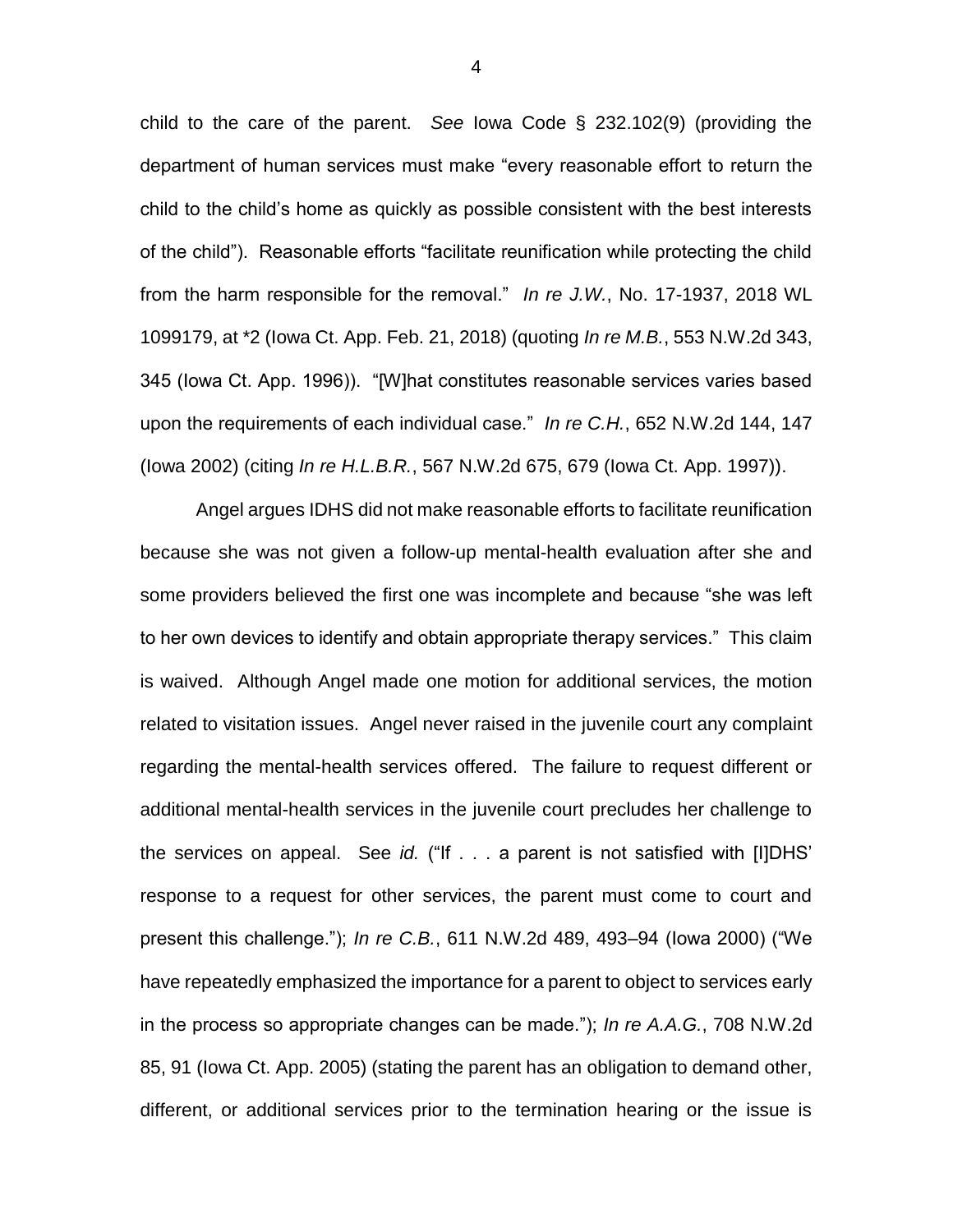considered waived for appeal); *see also* Iowa Code § 232.99(3) ("The court shall advise the parties that failure to identify a deficiency in services or to request additional services may preclude the party from challenging the sufficiency of the services in a termination of parent-child relationship proceeding.").

Even if Angel had not waived her challenge, her claim would fail. Angel received a court-ordered mental-health evaluation. Although the evaluation was not entirely consistent with previous diagnoses, there is no reason Angel could not have commenced therapy while awaiting an additional evaluation. IDHS frequently reminded Angel to schedule therapy appointments and provided her with several possible locations for treatment. Testimony at trial established that funding was not available for a second evaluation. But Angel's caseworker assisted Angel in determining how her insurance would cover the additional evaluation and offered transportation assistance. We also note that Angel was given a wealth of additional services. She was offered family safety, risk and permanency services; financial planning assistance; lactation consultants; in-home nursing; parenting partners; cab services; supervised visitation; in-home drop-in services; family team meetings; family foster care; individual counseling; a mental-health evaluation; drug testing; transportation assistance; protective daycare; a family support worker; and parenting classes. This is not a case in which the mother was not provided with adequate services to facilitate reunification, this is a case in which the mother chose to not avail herself of the services offered. Angel admitted this during trial, stating, "Like I said, for the majority of this case I wasn't stable and [the father] and I were not doing the things that were expected of us. We weren't really taking it seriously."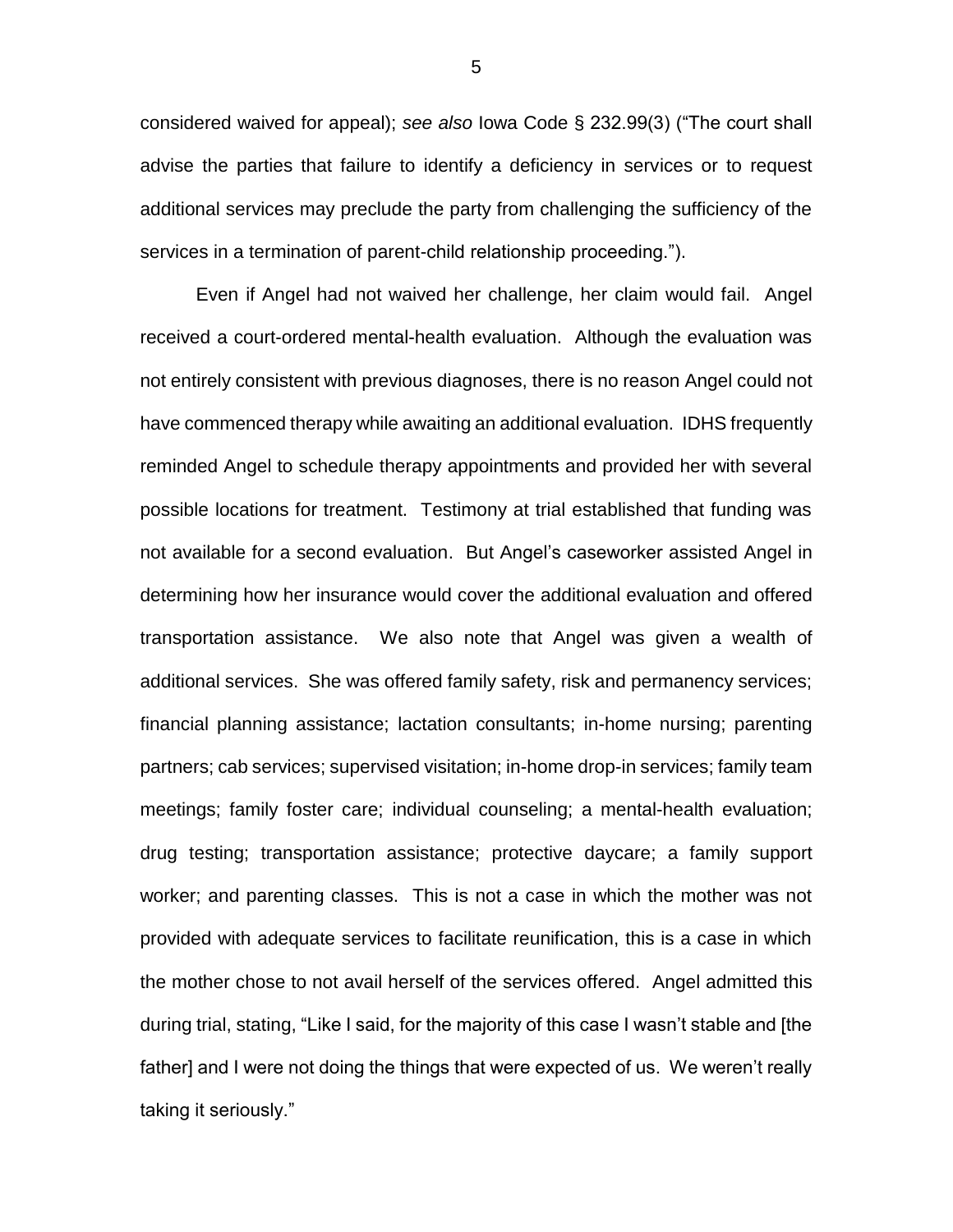Next, Angel argues termination is not in O.T.'s best interest pursuant to Iowa Code subsections 232.116(2) and (3). Because these provisions are not interchangeable, we analyze them separately in order. In determining the best interest of the children pursuant to section 232.116(2), we "give primary consideration to the child's safety, to the best placement for furthering the longterm nurturing and growth of the child, and to the physical, mental, and emotional condition and needs of the child." *In re P.L.*, 778 N.W.2d 33, 39 (Iowa 2010) (quoting Iowa Code § 232.116(2)). The "legislature has established a limited time frame" of six months "for parents to demonstrate their ability to be parents." *See In re A.S.*, 906 N.W.2d at 474 (quoting *In re J.E.*, 723 N.W.2d 793, 800 (Iowa 2006)).

Here, termination of Angel's parental rights is in the best interest of her child. Angel refused to address her mental-health needs during the life of the case. She refused drug screening. Her visitation was inconsistent. She had persistent issues with instability, unemployment, and housing. She was not overly engaged in meeting O.T.'s medical needs. Although Angel has recently shown some motivation to change, "[i]t is well-settled law that we cannot deprive a child of permanency after the State has proved a ground for termination under section 232.116(1) by hoping someday a parent will learn to be a parent and be able to provide a stable home for the child." *In re A.B.*, 815 N.W.2d 764, 777 (Iowa 2012) (quoting *In re P.L.*, 778 N.W.2d at 41). As the juvenile court found, Angel is not "equipped mentally, emotionally, and physically to provide for [O.T.]'s needs." We agree. O.T. deserves stability and permanency.

6